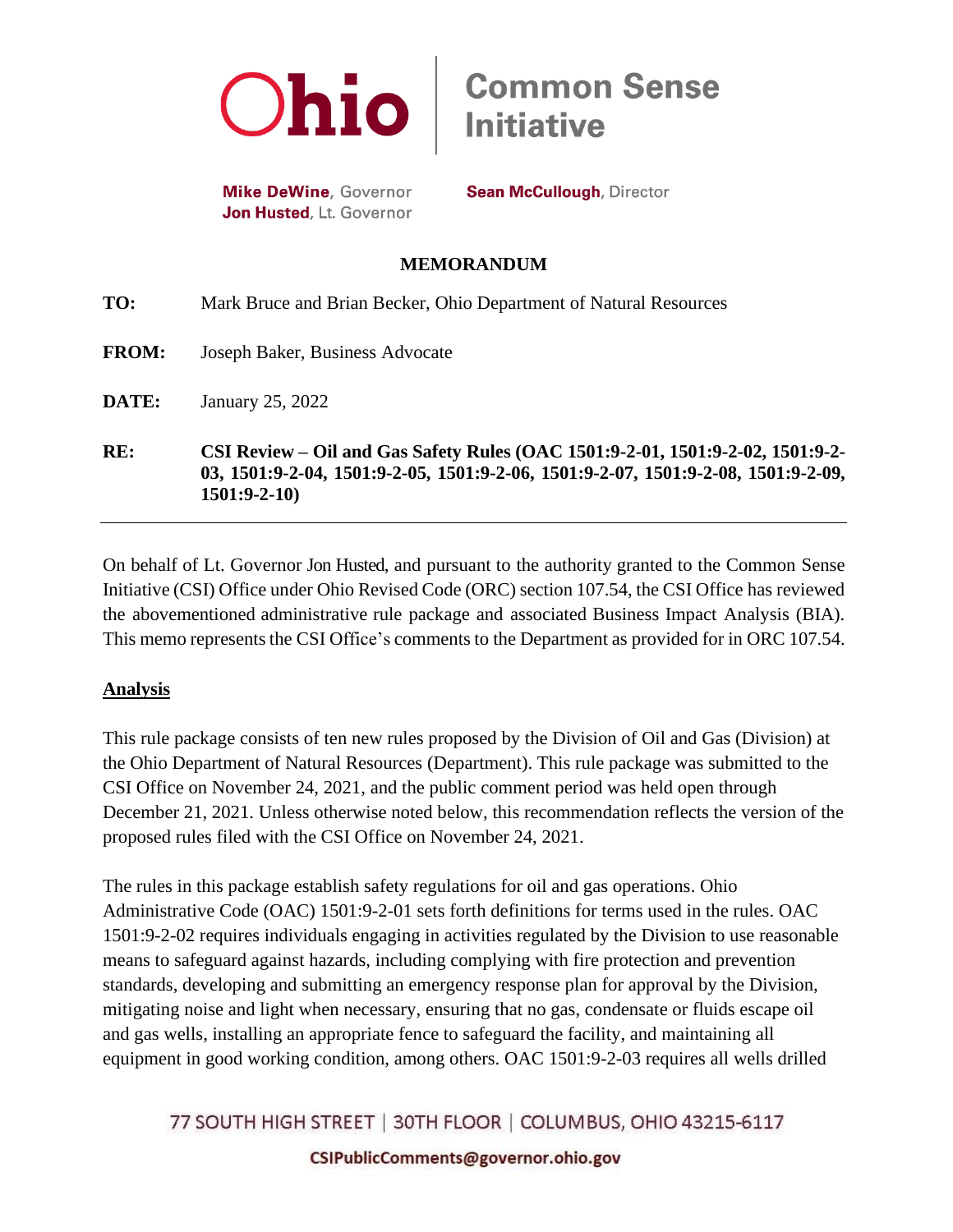after the effective date of the rule to monitor annular pressure, maintain records for one year from the date of recording, and immediately report to the Division if the well pressure exceeds a maximum level. The rule requires operators of wells drilled prior to the rule's effective date to maintain any gauges currently installed and authorizes the Division to require such wells, if deemed unsafe, to be subject to the additional reporting requirements required of new wells.

OAC 1501:9-2-04 specifies special regulations applicable to oil and gas wells where hydrogen sulfide has been identified. These regulations include requirements that operators implement a monitoring plan and an emergency notification and evacuation plan, complete an affidavit indicating that safety trainings have been completed, notify the Division or stop operations if certain hydrogen sulfide concentration levels are reached, and otherwise comply with terms prescribed by the Division as part of the drilling operations permitting process, among others. OAC 1501:9-2-05 requires tank batteries, separators, and related equipment for wells drilled after the effective date of the rule to be no closer than seventy-five feet from any property not part of the drilling unit, unless authorized by the property owner and property resident and specifies alternative distances for equipment used at wells drilled prior to the effective date of the rule, unless the Division determines that the alternative distances would be hazardous (in which case the Division is authorized to apply the requirements for new wells to wells drilled prior to the effective date of the rule).

OAC 1501:9-2-06 requires surface equipment to be pressure rated for the maximum anticipated operating pressure it may experience and prohibits equipment not being used in production operations from being stored at the well site for more than thirty days without approval from the surface landowner. OAC 1501:9-2-07 requires the use of well control valves, blowout preventers, or a rotating airhead with an appropriate pressure rating when drilling unless the Division waives the requirements in writing and allows the Division to require a blowout preventer effectiveness demonstration. OAC 1501:9-2-08 requires drilling operators in urban areas to maintain fencing around the rig until the equipment has been removed, requires operators to modify drilling methods and notify the Division if certain hydrogen sulfide levels are reached, modify drilling operations or flare the gas if there a sustained flow of gas is experienced, and allows the chief to require fluid drilling as a condition of a permit if there is a known occurrence of shallow gas.

OAC 1501:9-2-09 specifies additional operation requirements for well production, such as that all wells be conspicuously identified and lettered, all berms and dikes be maintained appropriately, and all gates, electrical boxes and valves be secured, among others. Finally, OAC 1501:9-2-10 sets forth standards concerning the simultaneous operation of wells, including that the operator obtain approval from the Division prior to commencing operations.

During early stakeholder outreach, the Division held in-person and virtual Affected Party meetings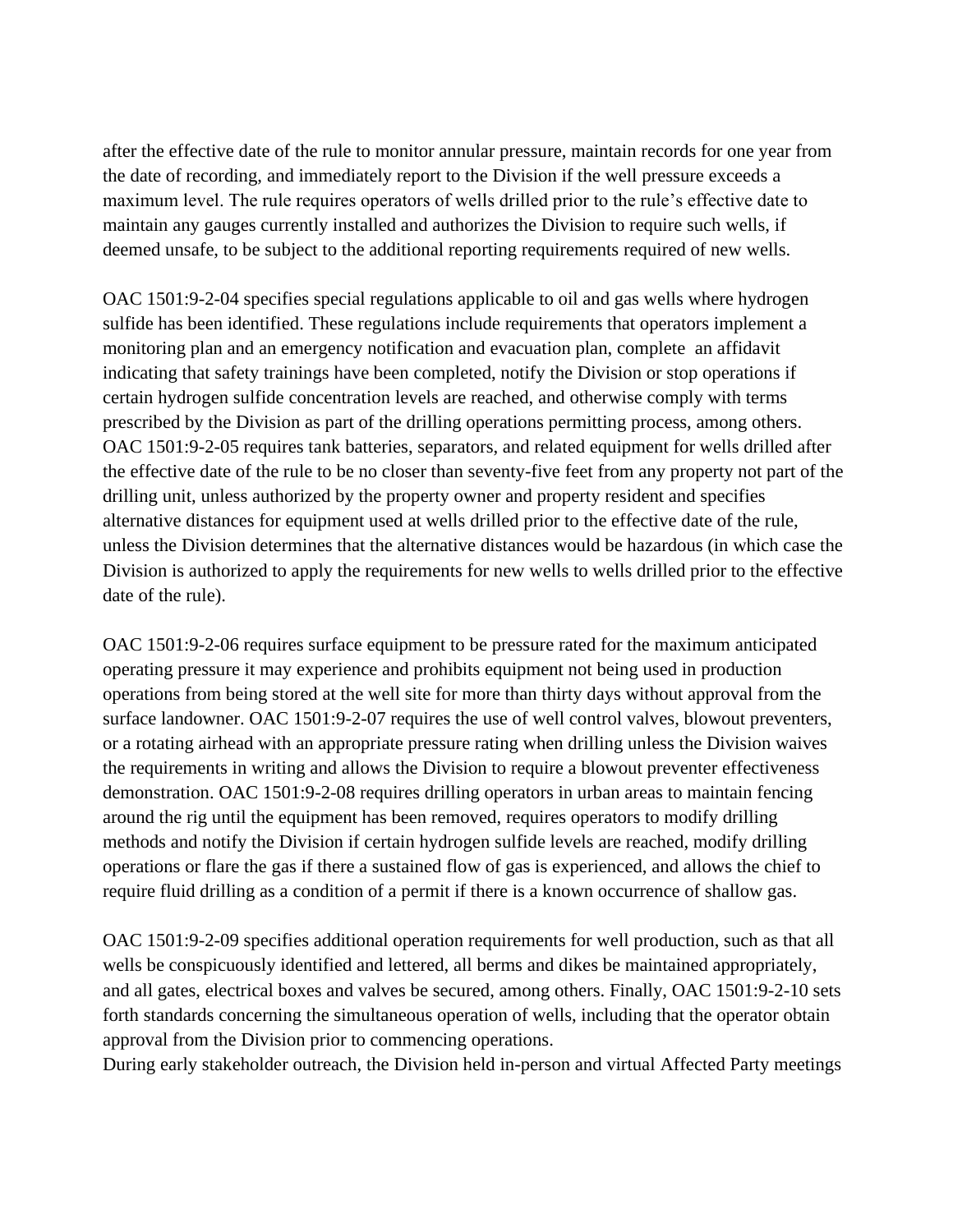with members of the regulated community over the course of several months. The rule was also posted on the Division's website for additional comments and emailed to a stakeholder list maintained by the Division. Based on input from the business community, the Division made changes to the rules prior to submitting the rule to CSI for review. Two comments were received during the CSI public comment period. The Ohio Brine Task Force shared general concerns regarding the toxicity of (and potential exposure to) chemical compounds associated with the oil and gas production and suggested that the Division reevaluate the rules to enhance regulatory oversight and ensure alignment with federal environmental standards. The Division responded to the comment stating that the rule was designed not to duplicate or incorporate state requirements that are elsewhere addressed in Ohio Revised Code and drafted the rule using various relevant national safety standards.

Secondly, the Ohio Farm Bureau Federation (OFBF) raised concerns regarding a requirement that the well owner ensure the access road to the wellsite is sufficient to provide for the entrance and exit of oil and gas emergency vehicles. The OFBF suggested that the rule be amended to ensure that access roads are compatible for both emergency oil and gas vehicles as well as farm equipment that might use the access road, by requiring any modifications of access roads to first obtain the approval of the landowner. The Division responded stating that the minimum access standards in the rule are necessary to ensure an appropriate emergency response to a well incident. However, the interests of the landowner to utilize the access road for farming purposes are beyond the purview of the regulatory agency and should be a topic of negotiations between the property owner and the oil and gas producer. The OFBF also suggested that required vertical distances for various electrical conductors be set at 18 feet throughout the rules (rather than at 12, 15, or 18 feet depending on the type of conductor) to ensure that the movement of farming equipment is not obstructed, and that additional consideration be made to proximity to various other farm structures. The Division responded to the comment stating that the vertical requirements prescribed in the rule are aligned with the National Electric Code and establish minimum standards for safety purposes. Moreover, the Division noted that the property owner may negotiate with the well owner regarding minimum distances for areas not addressed by the standards (such as other farm structures not mentioned in the rule), or if desired, to exceed the minimum vertical distances for such conductors to ensure easy mobility of farming equipment.

The business community affected by the rule includes oil and gas well operators regulated by the Division. The adverse impacts to business include the costs associated with developing and submitting emergency response and related plans to the Division for review, costs associated with the removal of brine tanks by 2024, monitoring costs of tracking annular pressure at well sites, costs associated with complying with hydrogen sulfide safety standards, expenses connected to requirements to report information to the Division and comply with any inspection or